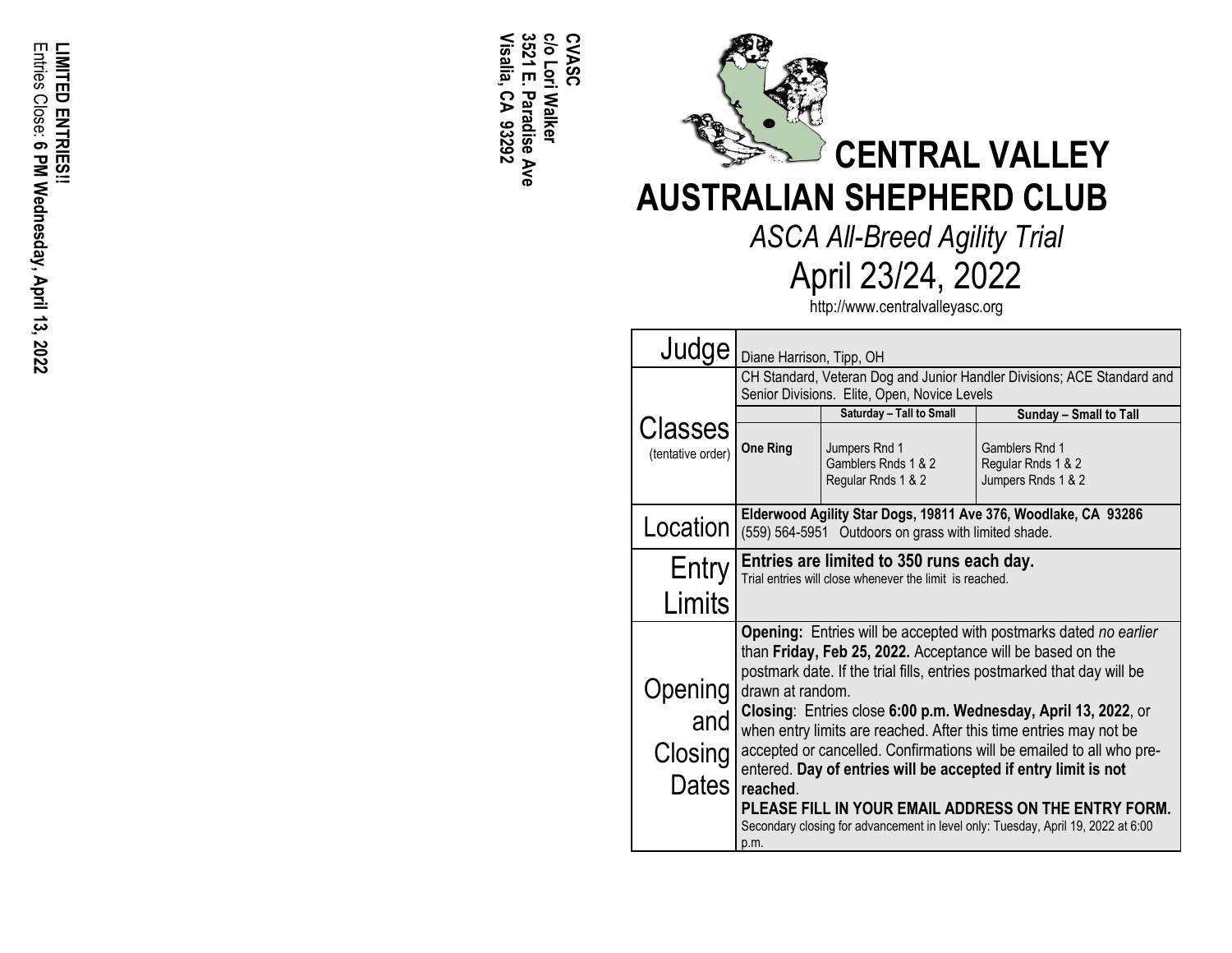CVASC Show **Officers** 

**Trial Chair** Kathleen Simms [kathysimms@comcast.net](mailto:kathysimms@comcast.net) (559) 232-0747 **Trial Secretary** Lori Walker k9agilitytrialsec@gmail.com (559) 471-9688 3521 E. Paradise Ave, Visalia, CA 93292

**CONFIRMATIONS** including information regarding classes you have entered will be emailed to General confirmations will be mailed to all entered about a week before the trial and will include general information as well as check-in time, walk-through/start times and tentative class running orders.

**CLASS CHANGES**: Moveups must be submitted in writing (email ok) and must be received by the Trial Secretary before **6:00 PM Tuesday, April 19, 2022.**

Moveups will be allowed at the trial. Please see the trial secretary or score keeper if you would like to move up.

**ACE program:** ASCA now has two programs, ACE and Championship. Dogs entered in ACE jump 4" lower than their CH STD jump height and get a bit more time. It is similar to USDAA or AKC performance. ACE dogs are not included in ASCA Finals. **Dogs may be entered only in Championship or ACE.** Ace has a Standard Division and a Senior Dog Division. See the latest ASCA Agility Rule Book at [www.asca.org](http://www.asca.org/) for more details.

**AWARDS:** CVASC offers ribbons for First through Fourth place in each class for each jump height division. 20+" and 24" dogs will be scored together. ASCA Qualifying Ribbons will be offered to every dog obtaining a qualifying score. Dogs that complete an ATCH/ACE receive a large rosette and a decorated pole for signing. Please let us know if you are close to your ATCH/ACE.

**HIGH IN TRIAL AWARDS** will be awarded to the highest scoring dog(s) in the following categories (6 awards in all): Rosettes to HIT in the Novice, Open and Elite levels (CH Standard division), Junior CH division, Veteran Dog CH Division and overall ACE. A dog's category will be based upon the level/division in which the dog competes in its last Regular class. All Qs are counted. Qs receive 5 pts. for novice, 6 pts. for open and 7 pts for elite. Faulted Qs received 1/2 the value. High point dog in each category is the winner. Regular average YPS is the tie breaker.

**TOYS:** Toys will be allowed in the ring for training runs per the rules in Section 9.1 of the June 2020 ASCA Agility Rulebook. Non-squeaky toys only. Toy runs will be at the end of the jump height. Additional information will be given at the general briefing.

**FOOD**: There will be light breakfast food offered. Lunch will be provided to anyone who works at least two classes. Please bring your own beverages.

### **Directions to Elderwood Agility Field**

**From the North:** On 99 South, just past Kingsburg and the Riverland Campground, take the Ave 384 exit. Go east on Ave 384. Stay straight on this road for about 20 miles to Elderwood. On the right, there will be a redwood fence along the road and a yellow mailbox with painted ponies on it. The address is 19811. The gate will be marked with cones. Turn right into the pasture and park.

**From the South:** From 99, take Hwy 198 East through Visalia. Nine mile past Visalia at the traffic signal (red barn/Chevron station), turn left (north) onto Road 196. Go 6-7 miles to a stop sign. Turn right (east) and then an immediate left (north) as Road 196 takes a jig and a jog here. Go another mile to another stop sign. Go straight. You are still on Road 196. This road dead ends in a couple hundred feet. Turn right (east) at the stop sign. You are now on Millwood Drive. Continue on Millwood for 2-1/2 miles to a stop sign. Go straight. Turn left (west) at State Road 201, intersection has a log bldg. on the north corner and a big tan house with a chain link fence on the south. Go  $\frac{1}{2}$  mile and our place is on your left. The agility equipment will be visible in the pasture behind the house. There is a 6 ft. redwood fence in front of the house with a yellow mailbox with ponies and 19811 painted on it. Turn left into the pasture just before the house and park. The gate will be marked.

# **ACCOMMODATIONS:**

Motels that Accept Dogs:

Please verify the motel's pet policy before making your reservation to make sure they still accept dogs and let us know if they don't**.**

Best Western Colonial Inn, Selma: 2799 Floral Ave, Selma, CA (559) 891-0300 – 37 miles La Quinta Inn & Suites, Visalia: 5438 W Cypress Ave, Visalia, CA 93277 (559) 739-9800 – 29 miles Comfort Inn & Suites, Visalia: 9300 W. Airport Dr, Visalia, CA 93277 (559) 651-3700 – 30 miles Lazy J Ranch, Three Rivers: 39625 Sierra Dr, Three Rivers, CA 93271 (559) 561-4449 – 27 miles (At Lazy J, mention **dog agility** for special pricing)

Motel 6, Kingsburg: 401 Sierra St, Kingsburg, CA (559) 897-1022 – 25 miles

**OTHER UPCOMING CVASC EVENTS:** Check out our website[, www.centralvalleyasc.org,](http://www.centralvalleyasc.org/) for more information.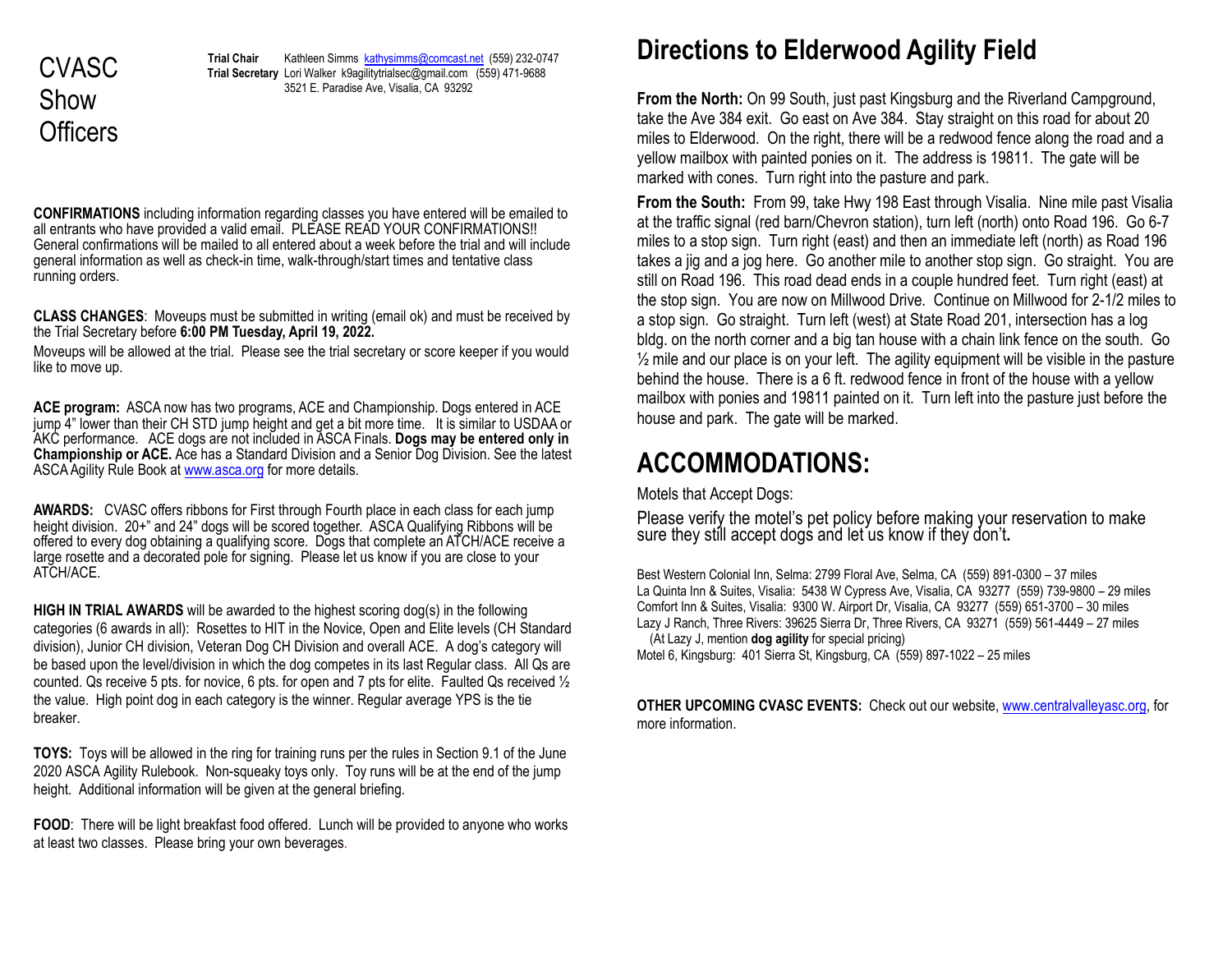# **NOTICE TO EXHIBITORS**

**This trial will be held under the current rules and regulations of ASCA. Exhibitors, through submission of entry, acknowledge that they are knowledgeable of ASCA rules and regulations, and agree to abide by all rules in effect at the time of this tria**l. **A copy of ASCA's Agility Rulebook may be downloaded free from the ASCA web site: www.asca.org.**

All dogs must be on a leash when not competing in the ring. No set ups within 15 feet of any ring.

Safety shall always be the foremost consideration in actions and conduct by handlers at all times. In all cases, regardless of the situation, the judge's decisions are final.

No entry shall be accepted from a dog or handler disqualified from the ASCA agility or all ASCA programs; or a member/person not in good standing with ASCA. The organizing committee may refuse any entry on the basis expressly provided through ASCA rules and regulations or guidelines established by the ASCA Board of Directors.

**Equipment list**: Jumps, tunnels, 24" weave poles, breakaway tire. Contact equipment (5'6" A-frame, dog walk, teeter) is rubberized. Electronic timing will be used.

**Note**: Junior Handlers are under 18 years. Novice A is for dogs, owners and handlers who have never earned an agility title in **any** venue.

**Refunds:** No refunds are given for entries withdrawn after the closing date. No refund is given if a dog or handler is dismissed from competition, regardless of the reason. No refund is given if the trial cannot open or be completed due to riots, civil disturbances, fire, acts of god, public emergency, acts of a public enemy, or any other cause beyond the Show Committee's control**.** The show will not be cancelled in the event of rain. Refunds of 50% of the entry fees paid will be issued for injured dogs or bitches in season if submitted to the trial secretary in writing by 8 a.m. on Saturday before the trial. A letter from your vet indicating the dog's condition may be requested in order to process the refund.

Checks not honored by the bank do not constitute a valid entry fee. There will be a \$20.00 service charge for returned checks. Payment of entry fees and service charges shall be made in cash or money order within 30 days of postmark of notice of returned check. ASCA will be notified if any fees are not received within 30 days of notice. All awards must be returned within 10 days of notification. Any unpaid fees or shortfalls must be paid prior to the start of the event or entry is cancelled without recourse by owner/handler.

Please clean up after yourself and your dog. Please also keep hotel rooms and grounds clean so that hotels will continue to allow dogs to stay.

The Show Committee will not be responsible for the loss or damage to any dog exhibited, or for the possessions of any exhibitor whether the result was by accident or any other cause.

It is distinctly understood that every dog at this event is in the care and custody and control of his owner or handler during the entire time the dog is on the show premises. Please take responsibility for your dogs and children. Any exhibitor whose dogs or children create unnecessary disturbances or repeatedly engage in unsafe or disruptive behavior may, at the discretion of the Show Committee be asked to leave the show site. There will be no refunds for entries if a dog or handler is dismissed from competition for any reason.

**PERMANENT MEASUREMENT CARDS** – Dogs with a standard jump height of 20+" or greater do not need to be measured. All other heights must be measured or present an ASCA, NADAC or AKC permanent height card.

**ASCA Service Membership and QT Number -** In order to have ASCA qualifying legs tracked and to receive ASCA titling certificates, each non-ASCA registered dog will be required to have an ASCA QT Number. **This is a one-time fee of \$10/dog**.

At the time of applying for the QT number, **the individual owner must also be an ASCA member** (minimum membership type of 'Service' is required). ASCA membership does not need to be maintained in subsequent years. It will be the responsibility of the owner to identify previous ASCA points earned when applying for a QT Number.

To obtain the form, it is necessary to go to the ASCA web site. The form can be obtained through this link:

<https://www.asca.org/wp-content/uploads/2016/04/trackapp.pdf>

**COVID-19 PROTOCOLS – We are recommending that everyone where a mask and social distance when possible. Mask are required during course walk throughs. Please be respectful of others during this time.**

#### **NOTICE TO EXHIBITORS – CONTINUED**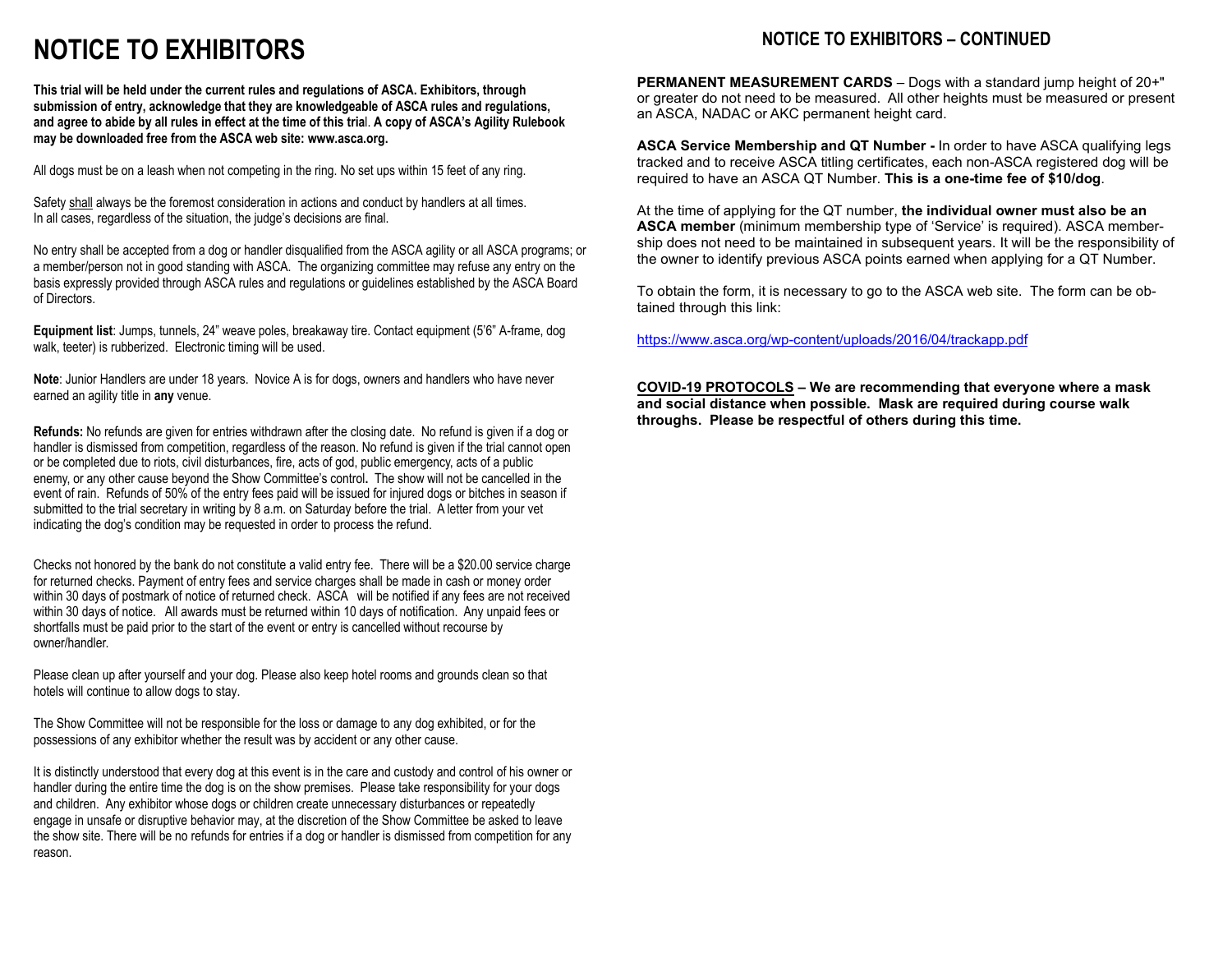#### RVs and Parking at show site:

There is ample parking and RV parking available in the dry pasture next to the grassy area. There will be no smoking on the site because of high fire danger. No vehicles are allowed on the green grass so bring your cart.

**Tent camping and overnight Parking for RVs: Overnight RV parking will be available by pre-**.arrangement ONLY. Parking will be in the dry pasture. NO hook-ups. NO exit or entry after sundown. Overnight spaces may be assigned and must be reserved in advance. Tent camping is available.

#### **RV Parking Request Form**

If you want an RV spot (no hook-ups) or camp spot for the trial, please fill out this form and mail with lodging fee to **Geri Lu Jurey, 19811 Ave 376, Woodlake, CA 93288.** Questions: Email **2gerilu@elderwoodagility.com.**

| Name:                                                             | Address:                                                                        |
|-------------------------------------------------------------------|---------------------------------------------------------------------------------|
|                                                                   |                                                                                 |
| Phone:<br>Cell Phone:                                             | Email address:                                                                  |
| Nights Staying:<br>Sat $\Gamma$<br>Total number of nights:<br>Fri | RV (\$20/night)<br>Tent/Auto (\$20/night)                                       |
| Type of vehicle:<br>$\Box$ RV(class A)<br>$\Box$ RV( class B/C)   | □Tent/Van/Auto<br>Trailer                                                       |
| Length (feet, including hitching racks):                          | Slide-out(s) (check one):<br>None $\Box$ Left $\Box$ Right $\Box$<br>Both sides |
| Liscense Plate(s):                                                | Total RV/Camping fees enclosed:                                                 |

#### **CAN YOU HELP??**

It takes a lot of people to put on an agility trial. **We cannot run this trial without your help!**  Most jobs can be learned in a few minutes.

We will have a white board for worker job sign ups at the trial site each day.

#### **For an aerial view of the Elderwood Agility Site, see [www.elderwoodagility.com](http://www.elderwoodagility.com/)**

**FUN MATCH:** We will not be having a fun match at this trial.

**DINNER:** We will have a dinner on Sat. after the last run. All food will be provided by CVASC. We will observe social distancing seating. Donations for dinner (\$10) will be accepted and appreciated. Please let the trial secretary know on your entry form or via email [\(k9agilitytrialsec@gmail.com\)](mailto:k9agilitytrialsec@gmail.com) if you are planning on coming and the number of people coming.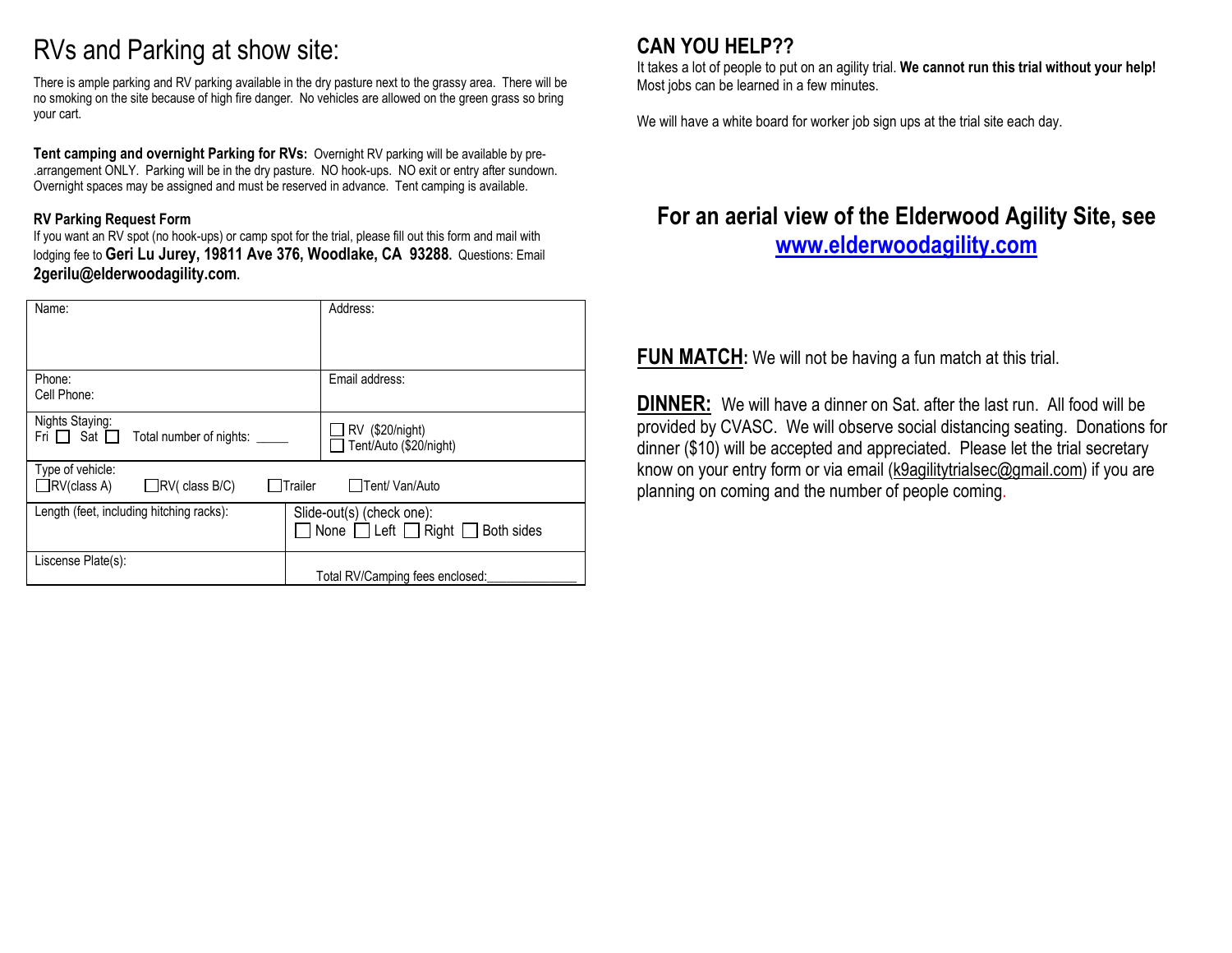IMPORTANT LEGAL AGREEMENT—Please read the following carefully as it, among other things, may prevent you from suing ASCA® and persons/entities affiliated with it. This agreement could even require you to defend them from demands and suits by third parties that include an assertion of wrongdoing by you.

(1) The person signing this Agreement represents being authorized to enter into it on behalf of him/herself, as well as (if different) the owner(s)/exhibitor(s)/handler(s) of the dog(s) for which an entry form is being submitted (all these parties collectively referred to herein as "Applicant").

(2) "Releasees" here collectively refers to the Australian Shepherd Club of America® (ASCA®); its affiliate clubs; and the officers and board of directors, staff, contractors, insurers, attorneys, and agents of ASCA® and of those clubs.

(3) This Agreement voluntarily is entered into by Applicant in exchange for the ac-

ceptance of the associated entry form and permission to participate in related activities. (4) Applicant agrees to abide by the rules and regulations of ASCA® and any other rules and regulations applicable to this event.

(5) Applicant certifies that the entered dog will not pose a hazard to people, property, stock animals, or other dogs, and further that the dog is current with rabies shots along with any other vaccinations required by its state of residence.

(6) Applicant acknowledges and assumes the risks to Applicant and Applicant's dog associated with participation in the event, among which could be ones associated with poor condition of the facilities and surrounding areas; security measures or lack of them; electrical appliances; fittings; show rings; the presence of unfamiliar persons; and the presence/involvement of other animals—whether stock, dogs, or otherwise. (7) Applicant further agrees to comply with all recommended and required health and safety precautions, among which may be those related to social distancing; quarantining; wearing of face coverings; and non-participation of persons exhibiting symptoms or for whom there otherwise has been a likelihood of recent exposure to COVID-19 or other contagious diseases.

(8) Applicant additionally acknowledges and agrees to assume the risks associated with taking part in the event though others might neglect compliance with health and safety precautions/requirements or pose an undue risk of spreading disease. For example, as is true as to any public event, there is some risk that Applicant and/or those affiliated with Applicant may catch COVID-19 or another contagious disease at the event.

(9) To the maximum extent permissible, this release is to be interpreted under Texas law, without application of its choice of law rules.

(10) To the extent that Applicant—or another party suing on behalf of Applicant, or suing to recover based on injuries/death/damage to Applicant/Applicant's dog/Applicant's property—sues ASCA® (or a board member or staff member or agent of ASCA®) as a defendant, the sole appropriate forum (to the maximum extent permitted by law) for the suit shall be the state or federal courts serving Brazos County, Texas (where ASCA® has its headquarters).

(11) Applicant hereby releases and waives any claims Applicant otherwise might assert against the Releasees as to any injury or damage claim connected in any way to any alleged act or omission arising out of, or occurring concurrent with, the event and related activities, interactions, communications, and even adjacent premises.

(12) This release is made not only as to Applicant but also for anyone who might assert a claim on behalf of Applicant or based on purported injury or damage to Appli-

cant/Applicant's dog/Applicant's property, as well as any heir, beneficiary, assignee, executor, trustee, agent, or survivor of Applicant.

(13) Applicant further agrees to assume sole responsibility for and indemnify and hold Releasees harmless from related claims, demands, judgments, and settlement payments. (14) These waiver release, and indemnification provisions extend even to claims or demands asserting that the acts or omissions resulted in bodily injury or death or from intentional wrongdoing, as well as to attorney fees and other costs of defense.

(15) The duties of indemnification further extend to any claims or demands asserted against Releasees that are alleged to have arisen out of the acts or omissions of Applicant, Applicant's dog, or others affiliated with Applicant. Among other things, this means that Applicant would pay the legal defense of Releasees if someone sued them based on a claim Applicant carelessly exposed the claimant to COVID-19.

(16) Applicant's promises in this agreement apply without regard to the type of claim or cause of action asserted against Releasees.

(17) To the extent any provision of this agreement is unenforceable, the remainder of it nonetheless is to be enforced.

(18) This agreement is to be interpreted to provide Releasees with the maximum permissible legal protection from—among other things—claims and suits pursued by Applicant (and/or those acting on behalf of Applicant or over injury/damage to Applicant), as well as from ones based on the purported wrongful acts or omissions of Applicant.

(19) Nothing in this Agreement requires you to indemnify Releasees from claims by third parties that involve no allegations of improper acts or omissions by you, those affiliated with you, nor your dog(s).

(20) Applicant acknowledges having read, understood, and had the opportunity for independent legal review of this document prior to signing it.

\_\_\_\_\_\_\_\_\_\_\_\_\_\_\_\_\_\_\_\_\_\_\_\_\_\_\_\_\_\_\_\_\_\_\_\_\_\_\_\_\_\_\_\_\_\_\_\_\_\_\_\_\_\_\_\_\_\_\_\_\_\_\_\_\_\_\_Date:\_\_\_\_\_\_\_\_\_\_\_\_\_\_\_\_\_\_

**SIGNATURE OF OWNER/HANDLER OR PARENT/LEGAL GUARDIAN (IF JR IS UNDER 18) PERSON SIGNING THIS FORM IS RESPONSIBLE FOR ALL ERRORS AND RULE VIOLATIONS AS USED HERE,** "ASCA®" MEANS THE OWNER AND THE OPERATOR OF THE EVENT PREMISES, THE AUSTRALIAN SHEPHERD CLUB OF AMERICA, ITS AFFILIATE CLUBS, AND EACH OF THEIR MEMBERS, OFFICERS, DIRECTORS, EMPLOYEES, SHOW<br>CHAIRMEN, SHOW COMMITTEES AND AGENTS. October 8, 2020 CHAIRMEN, SHOW COMMITTEES AND AGENTS.

\_\_\_\_\_\_\_\_\_\_\_\_\_\_\_\_\_\_\_\_\_\_\_\_\_\_\_\_\_\_\_\_\_\_\_\_\_\_\_\_\_\_\_\_\_\_\_\_\_\_\_\_\_\_\_\_\_\_\_Date\_\_\_\_\_\_\_\_\_\_\_\_\_\_\_\_\_\_\_ Signature of Parent or Legal Guardian if Minor

(\_\_\_\_\_\_\_\_\_)\_\_\_\_\_\_\_\_\_\_\_\_\_\_\_\_\_\_\_\_\_\_\_\_\_\_\_\_\_\_\_\_ Telephone